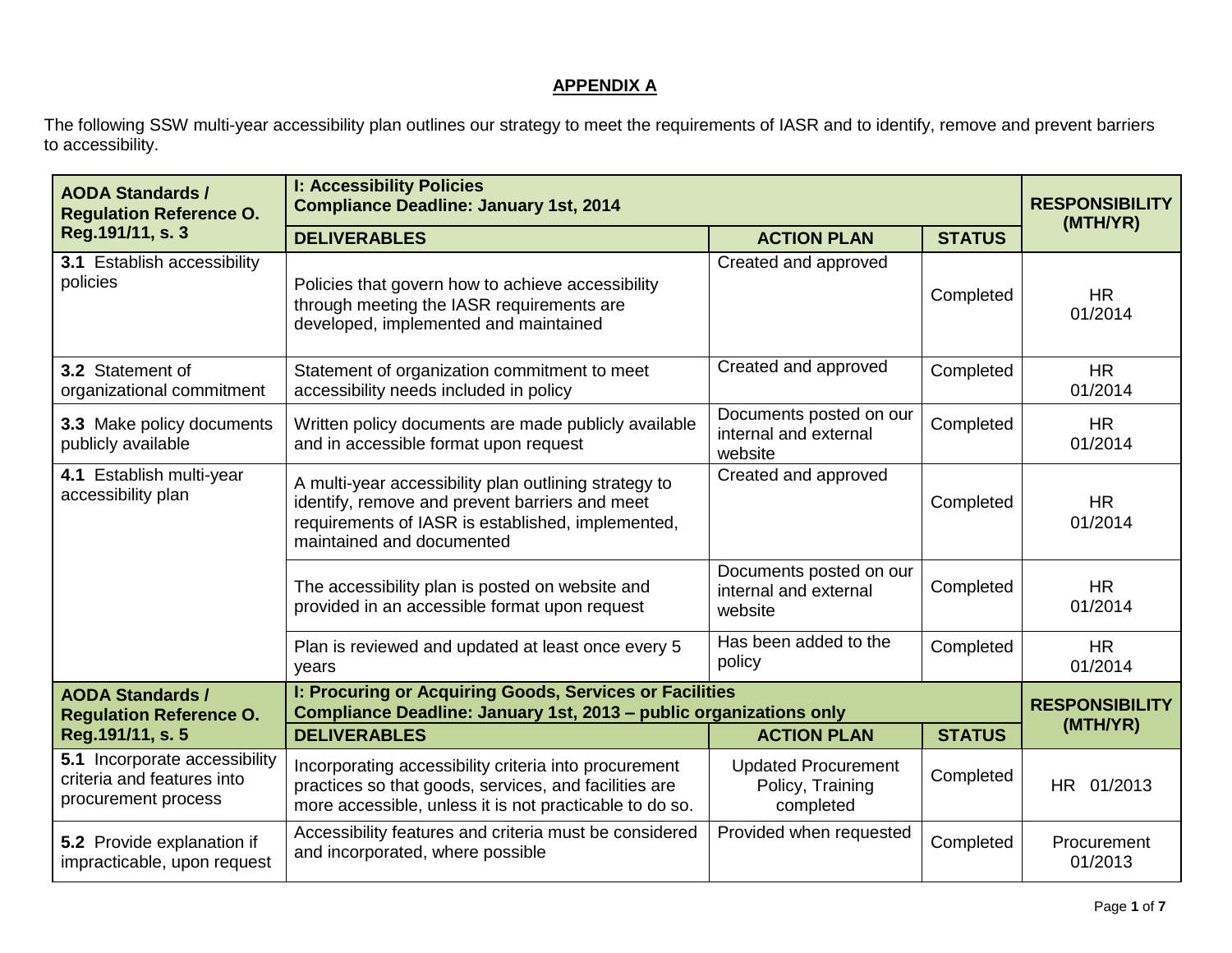| <b>AODA Standards /</b><br><b>Regulation Reference O.</b>                                    | <b>I: Self-Service Kiosks</b><br><b>Compliance Deadline: January 1st, 2014</b>                                        |                                                                                                     |                                   | <b>RESPONSIBILITY</b> |  |
|----------------------------------------------------------------------------------------------|-----------------------------------------------------------------------------------------------------------------------|-----------------------------------------------------------------------------------------------------|-----------------------------------|-----------------------|--|
| Reg.191/11, s. 6                                                                             | <b>DELIVERABLES</b>                                                                                                   | <b>ACTION PLAN</b>                                                                                  | <b>STATUS</b>                     | (MTH/YR)              |  |
| 6.1 Incorporate accessibility<br>features when procuring or<br>acquiring self-service kiosks | SSW does not have kiosks.                                                                                             | N/A                                                                                                 | N/A                               | HR 01/2014            |  |
| <b>AODA Standards /</b><br><b>Regulation Reference O.</b>                                    | I: Training<br><b>Compliance Deadline: January 1st, 2015</b>                                                          |                                                                                                     | <b>RESPONSIBILITY</b><br>(MTH/YR) |                       |  |
| Reg.191/11, s. 7                                                                             | <b>DELIVERABLES</b>                                                                                                   | <b>ACTION PLAN</b>                                                                                  | <b>STATUS</b>                     |                       |  |
| 7.1 Provide training on<br>IASR accessibility<br>standards and Human<br><b>Rights Code</b>   | All employees, volunteers, and others who deal with<br>the public on behalf of SSW, receive training                  | Online training provided<br>by Ontario Human Rights<br>"Working Together: The<br>Code and the AODA" | Completed                         | <b>HR</b><br>01/15    |  |
| 7.2 Training is appropriate<br>to duties                                                     | Training is appropriate to the duties of the training<br>participants                                                 | <b>Employees receive</b><br>training according to their<br>roles                                    | Completed                         | HR.<br>01/15          |  |
| 7.3 Training as soon as<br>practicable                                                       | All staff is trained                                                                                                  | One time training to all<br>employees and ongoing<br>for new hires                                  | Completed                         | <b>HR</b><br>01/15    |  |
| 7.4 Training regarding<br>policy changes                                                     | All staff trained on any updates or changes to the<br>policy                                                          | Any updates/changes<br>documented and signed<br>off by staff                                        | Completed                         | HR 01/15              |  |
| 7.5 Record of training                                                                       | A record of training provided under this section,<br>including dates of training and number of individuals<br>is kept | Tracking in ADP and<br>through signing sheet                                                        | Completed                         | HR 01/15              |  |
| <b>AODA Standards /</b><br><b>Regulation Reference O.</b>                                    | <b>II: Feedback Process</b><br><b>Compliance Deadline: January 1st, 2015</b>                                          |                                                                                                     | <b>RESPONSIBILITY</b><br>(MTH/YR) |                       |  |
| Reg.191/11, s. 11                                                                            | <b>DELIVERABLES</b>                                                                                                   | <b>ACTION PLAN</b>                                                                                  | <b>STATUS</b>                     |                       |  |
| 11.1 Ensure feedback<br>processes are in accessible<br>formats upon request                  | Feedback provided when requested                                                                                      | Accessible formats<br>provided upon request                                                         | As<br>requested                   | HR 01/2015            |  |
| 11.3 Notify the public about<br>the availability of formats                                  | Feedback format posted on our websites                                                                                | Statement added to all<br><b>SSW</b> websites                                                       | Completed                         | HR 01/2015            |  |
| <b>AODA Standards /</b><br><b>Regulation Reference O.</b>                                    | II: Accessible Formats and Communication Supports<br><b>Compliance Deadline: January 1st, 2015</b>                    |                                                                                                     |                                   | <b>RESPONSIBILITY</b> |  |
| Reg.191/11, s. 12                                                                            | <b>DELIVERABLES</b>                                                                                                   | <b>ACTION PLAN</b>                                                                                  | <b>STATUS</b>                     | (MTH/YR)              |  |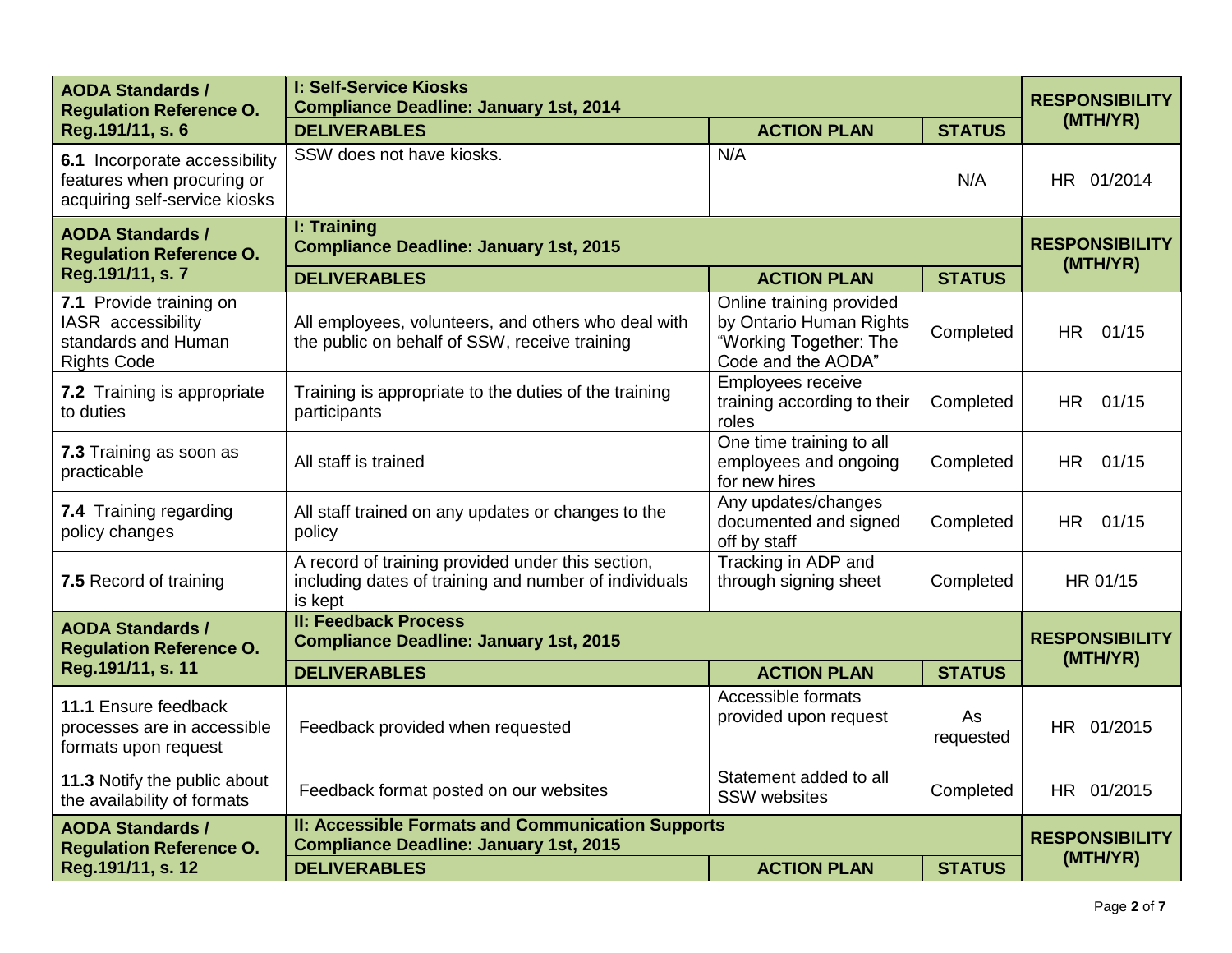| 12.1 Provide accessible<br>formats and communication<br>supports for information                                                                                                                | Accessible formats provided in a timely manner that<br>takes into account the person's accessibility needs<br>due to disability. With no additional costs.                                                                                                                                                                                                                                                                                                                                                                                                                          | Provided when requested                                             | As<br>requested | HR 01/2015                        |
|-------------------------------------------------------------------------------------------------------------------------------------------------------------------------------------------------|-------------------------------------------------------------------------------------------------------------------------------------------------------------------------------------------------------------------------------------------------------------------------------------------------------------------------------------------------------------------------------------------------------------------------------------------------------------------------------------------------------------------------------------------------------------------------------------|---------------------------------------------------------------------|-----------------|-----------------------------------|
| 12.2 Consult with person<br>requesting alternate format                                                                                                                                         | Consultation will be completed upon request                                                                                                                                                                                                                                                                                                                                                                                                                                                                                                                                         | Consultation will be<br>completed as requested                      | As needed       | HR 01/2015                        |
| <b>AODA Standards /</b><br><b>Regulation Reference O.</b>                                                                                                                                       | II: Emergency Procedure Plans and Public Safety Information<br><b>Compliance Deadline: January 1st, 2012</b>                                                                                                                                                                                                                                                                                                                                                                                                                                                                        |                                                                     |                 | <b>RESPONSIBILITY</b>             |
| Reg.191/11, s. 13                                                                                                                                                                               | <b>DELIVERABLES</b>                                                                                                                                                                                                                                                                                                                                                                                                                                                                                                                                                                 | <b>ACTION PLAN</b>                                                  | <b>STATUS</b>   | (MTH/YR)                          |
| 13.1 Provide public safety<br>information in accessible<br>formats upon request                                                                                                                 | Emergency procedure plan provided upon request                                                                                                                                                                                                                                                                                                                                                                                                                                                                                                                                      | A written plan can be<br>provided when requested                    | Completed       | HR 01/2012                        |
| <b>AODA Standards /</b><br><b>Regulation Reference O.</b>                                                                                                                                       | II: Accessible Web Sites and Web Content<br>Compliance Deadline: January 1st, 2014 and January 1st 2021                                                                                                                                                                                                                                                                                                                                                                                                                                                                             |                                                                     |                 | <b>RESPONSIBILITY</b><br>(MTH/YR) |
| Reg.191/11, s. 14                                                                                                                                                                               | <b>DELIVERABLES</b>                                                                                                                                                                                                                                                                                                                                                                                                                                                                                                                                                                 | <b>ACTION PLAN</b>                                                  | <b>STATUS</b>   |                                   |
| 14.1 Ensure internet and<br>intranet websites and web<br>content conform to WCAG<br>2.0 guidelines (Web<br><b>Content Accessibility</b><br>Guidelines) at level A and<br>increasing to level AA | Internet and Intranet meets technical requirements of<br>WCAG 2.0 on required schedule<br>This applies to websites and web content that<br>$\bullet$<br>an organization controls directly or through a<br>contractual relationship that allows for<br>modification of the product<br>This applies to web content published on a<br>website after January 1, 2012<br>New websites and web content to Level A by<br>January 1, 2014 (14.4)<br>All websites and web content to Level AA by<br>$\bullet$<br>January 1, 2021 (other than live captions and<br>audio descriptions) (14.4) | Work with IT at THP to<br>make the required<br>changes to our sites | Completed       | 01/2014 through<br>to<br>01/2021  |
| <b>AODA Standards /</b><br><b>Regulation Reference O.</b>                                                                                                                                       | III: Recruitment, General<br><b>Compliance Deadline: January 1, 2016</b>                                                                                                                                                                                                                                                                                                                                                                                                                                                                                                            |                                                                     |                 | <b>RESPONSIBILITY</b><br>(MTH/YR) |
| Reg.191/11, s. 22                                                                                                                                                                               | <b>DELIVERABLES</b>                                                                                                                                                                                                                                                                                                                                                                                                                                                                                                                                                                 | <b>ACTION PLAN</b>                                                  | <b>STATUS</b>   |                                   |
| 22. Notify about<br>accommodation in<br>recruitment process                                                                                                                                     | All employees and the public are notified about the<br>availability of accommodation for applicants with<br>disabilities in the recruitment process                                                                                                                                                                                                                                                                                                                                                                                                                                 | Statement is included on<br>all Job Postings                        | Completed       | HR 01/2016                        |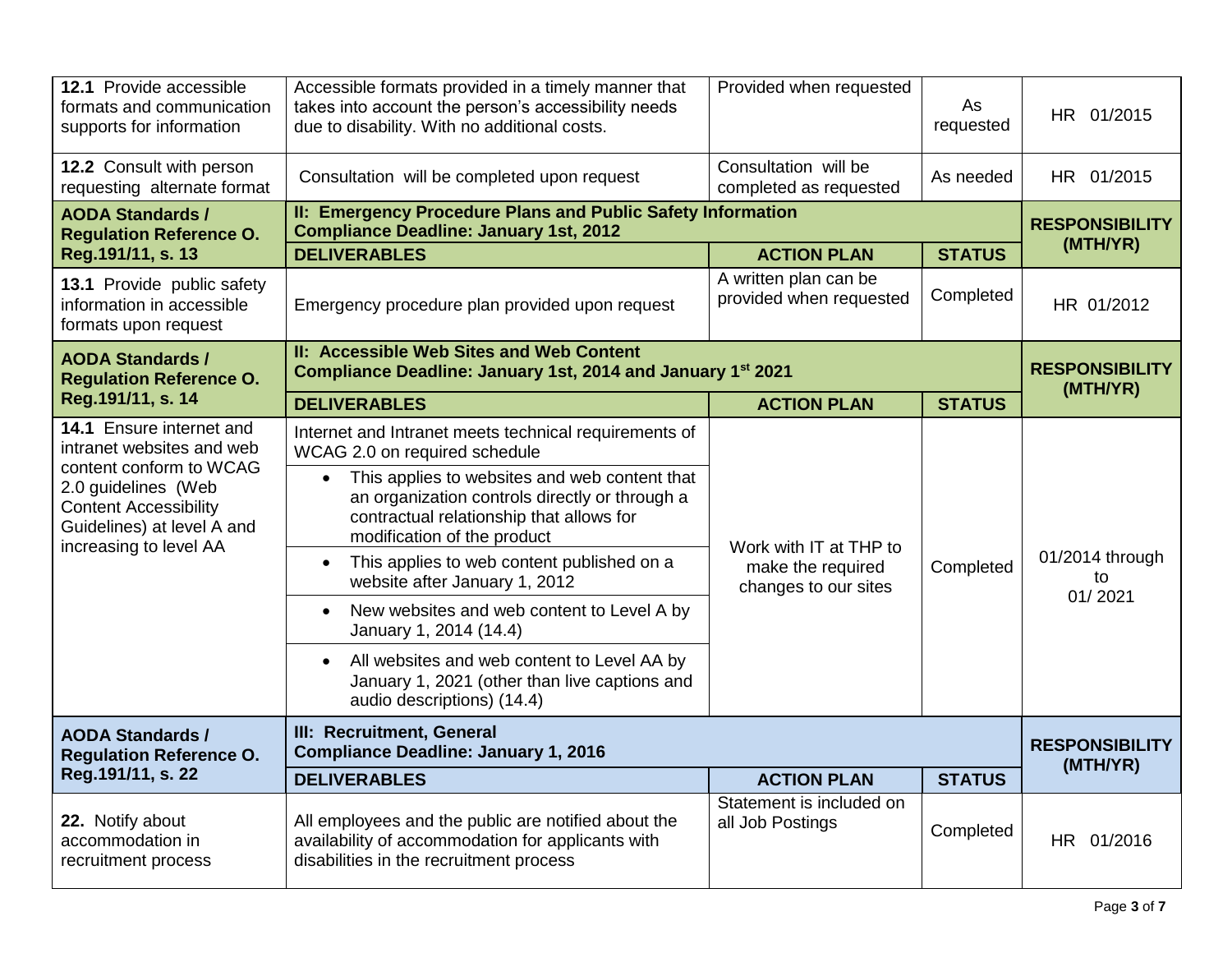| <b>AODA Standards /</b><br><b>Regulation Reference O.</b>                                                                                                          | III: Recruitment, Assessment or Selection Process<br><b>Compliance Deadline:</b>                    |                                                                                                      |                       | <b>RESPONSIBILITY</b>             |
|--------------------------------------------------------------------------------------------------------------------------------------------------------------------|-----------------------------------------------------------------------------------------------------|------------------------------------------------------------------------------------------------------|-----------------------|-----------------------------------|
| Reg.191/11, s. 23                                                                                                                                                  | <b>DELIVERABLES</b>                                                                                 | <b>ACTION PLAN</b>                                                                                   | <b>STATUS</b>         | (MTH/YR)                          |
| 23.1 Notify selected job<br>applicants of the availability<br>of accommodations upon<br>request in relation to the<br>materials or processes used<br>for selection | Provide the information to the applicant upon request                                               | Included in the advertised<br>postings                                                               | Completed             | HR 01/2016                        |
| 23.2 Consult with applicant<br>and provide/arrange for<br>suitable accommodation in<br>a manner that meets their<br>accessibility needs                            | Consult with the applicant and provide the<br>information on an as-need-basis                       | Once identified by the<br>candidates work with<br>them to arrange for the<br>suitable accommodation. | Completed             | HR 01/2016                        |
| <b>AODA Standards /</b><br><b>Regulation Reference O.</b>                                                                                                          | III: Notice to Successful Applicants<br><b>Compliance Deadline: January 1, 2016</b>                 |                                                                                                      | <b>RESPONSIBILITY</b> |                                   |
| Reg.191/11, s. 24                                                                                                                                                  | <b>DELIVERABLES</b>                                                                                 | <b>ACTION PLAN</b>                                                                                   | <b>STATUS</b>         | (MTH/YR)                          |
| 24. When making offers of<br>employment, notify<br>successful applicant of<br>policies for accommodating<br>employees with disabilities                            | Notice included in the offer letter                                                                 | Statement added to all<br>employment offers                                                          | Completed             | HR 01/2016                        |
| <b>AODA Standards /</b>                                                                                                                                            | III: Informing Employees of Supports<br><b>Compliance Deadline: January 1, 2016</b>                 |                                                                                                      |                       |                                   |
| <b>Regulation Reference O.</b><br>Reg.191/11, s. 25                                                                                                                | <b>DELIVERABLES</b>                                                                                 | <b>ACTION PLAN</b>                                                                                   | <b>STATUS</b>         | <b>RESPONSIBILITY</b><br>(MTH/YR) |
| 25.1 Inform employees of<br>policies supporting<br>employees with disabilities                                                                                     | Inform all employees of polices and resources<br>available through company email and staff meetings | Staff newsletters and<br>connect meetings                                                            | Completed             | HR 01/2016                        |
| 25.2 Provide this<br>information to new<br>employees as soon as<br>practicable after hiring                                                                        | Provide new employees with information on polices<br>and resources available                        | Part of the onboarding<br>process.                                                                   | Completed             | HR 01/2016                        |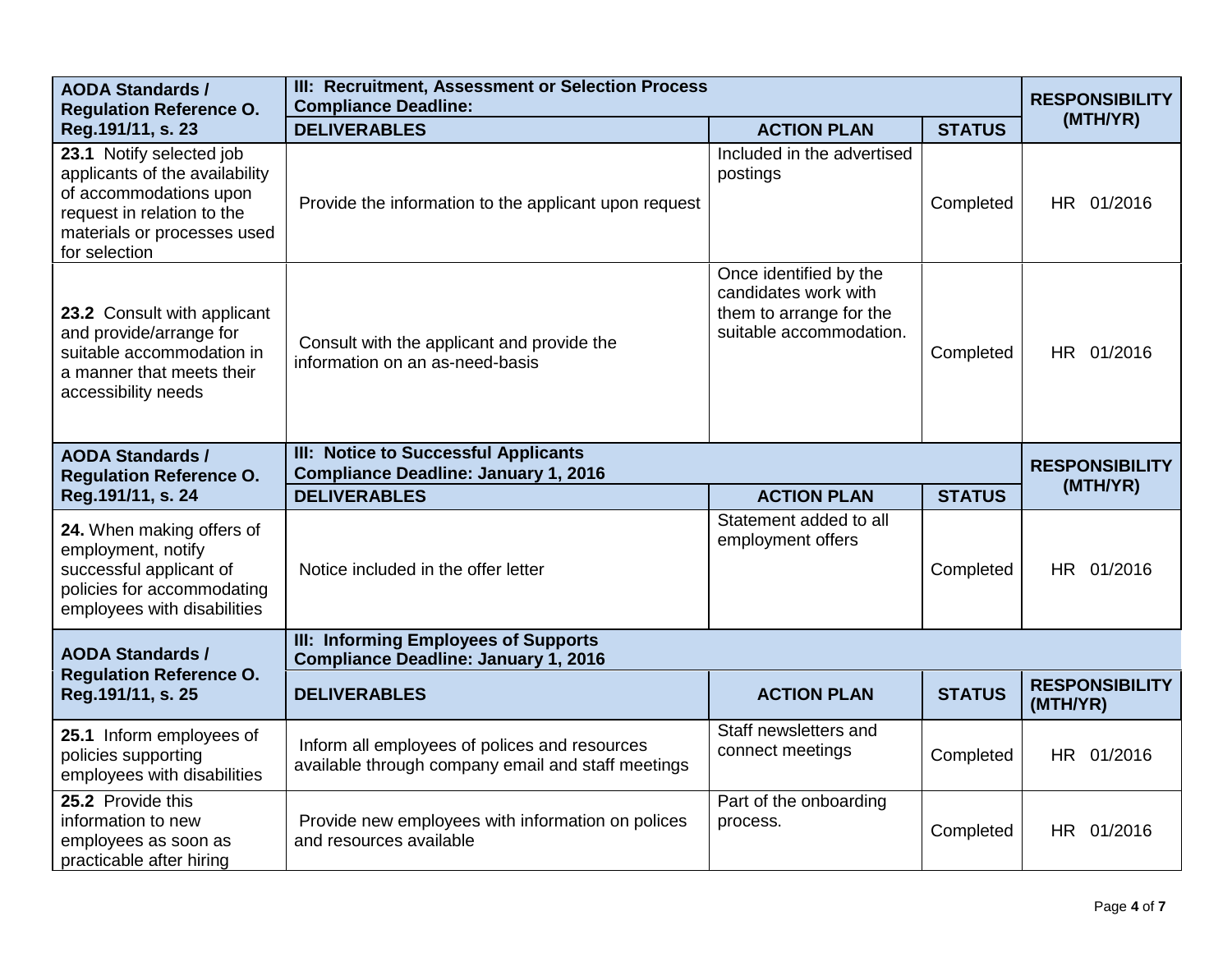| 25.3 Provide updated<br>information on<br>accommodations policies to<br>employees when changes<br>occur               | Communicate to all employees information on any<br>changes to the policies                                                                                                                                                                                         | All new policies or<br>changes are<br>communicated via email<br>and sign offs are<br>requested.                                 | Completed     | HR 01/2016            |
|-----------------------------------------------------------------------------------------------------------------------|--------------------------------------------------------------------------------------------------------------------------------------------------------------------------------------------------------------------------------------------------------------------|---------------------------------------------------------------------------------------------------------------------------------|---------------|-----------------------|
| <b>AODA Standards /</b><br><b>Regulation Reference O.</b>                                                             | III: Accessible Formats and Communication Supports for Employees<br><b>Compliance Deadline: January 1, 2016</b>                                                                                                                                                    | <b>RESPONSIBILITY</b>                                                                                                           |               |                       |
| Reg.191/11, s. 26                                                                                                     | <b>DELIVERABLES</b>                                                                                                                                                                                                                                                | <b>ACTION PLAN</b>                                                                                                              | <b>STATUS</b> | (MTH/YR)              |
| 26.1 Provide accessible<br>formats and communication<br>supports for job or<br>workplace information, upon<br>request | Accessible formats for all information that is:<br>needed in order to perform the employee's job<br>$\bullet$<br>generally available to employees in the<br>workplace<br>provided to employees in alternate format or<br>with communication supports, upon request | All required information<br>provided in the<br>appropriate upon request<br>(print, email, website,<br>staff meetings, verbally) | Completed     | HR 01/2016            |
| 26.2 Consult with employee<br>to determine suitability of<br>format or support                                        | Consult with employee on an individual basis                                                                                                                                                                                                                       | Individual consultation to<br>determine proper<br>support.                                                                      | Completed     | HR 01/2016            |
| <b>AODA Standards /</b><br><b>Regulation Reference O.</b>                                                             | III: Workplace Emergency Response Information<br><b>Compliance Deadline: January 1st, 2012</b>                                                                                                                                                                     |                                                                                                                                 |               | <b>RESPONSIBILITY</b> |
| Reg.191/11, s. 27                                                                                                     | <b>DELIVERABLES</b>                                                                                                                                                                                                                                                | <b>ACTION PLAN</b>                                                                                                              | <b>STATUS</b> | (MTH/YR)              |
| 27.1 Provide individualized<br>workplace emergency<br>response information to<br>employees with a disability          | Provide individualized workplace emergency<br>response information to employees with a disability                                                                                                                                                                  | A written plan can be<br>provided when requested                                                                                | Completed     | HR 01/2012            |
| 27.2 Provide information to<br>person designated to<br>provide assistance upon<br>consent                             | Provide information to person designated to provide<br>assistance upon consent                                                                                                                                                                                     | All required information<br>will be provided in<br>appropriate format                                                           | Completed     | HR 01/2012            |
| 27.3 Provide information as<br>soon as practicable after<br>becoming aware of the need                                | Provide information as soon as practicable after<br>becoming aware of the need                                                                                                                                                                                     | Addressing the need as<br>soon as practicable                                                                                   | Completed     | HR 01/2012            |
|                                                                                                                       | Individual emergency plans are reviewed when<br>employee moves location                                                                                                                                                                                            | Will be reviewed as<br>required.                                                                                                | Completed     | HR 01/2012            |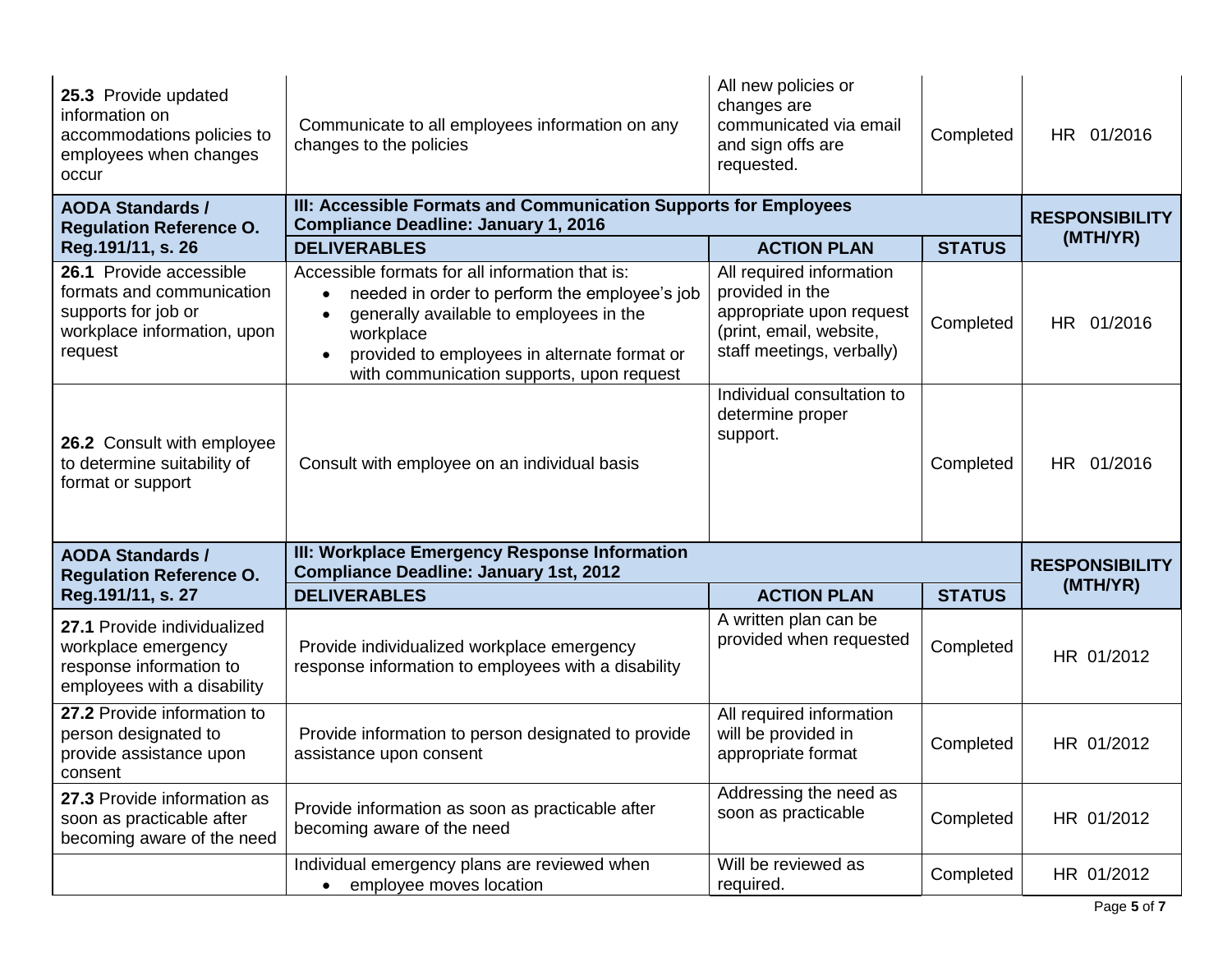| 27.4 Review individualized                                 | overall accommodation needs are reviewed                                                                   |                                                                    |               |                                   |
|------------------------------------------------------------|------------------------------------------------------------------------------------------------------------|--------------------------------------------------------------------|---------------|-----------------------------------|
| workplace emergency<br>response information when:          | general emergency policies are being<br>reviewed                                                           |                                                                    |               |                                   |
| <b>AODA Standards /</b><br><b>Regulation Reference O.</b>  | III: Documented Individual Accommodation Plans<br><b>Compliance Deadline: January 1st, 2016</b>            |                                                                    |               | <b>RESPONSIBILITY</b>             |
| Reg.191/11, s. 28                                          | <b>DELIVERABLES</b>                                                                                        | <b>ACTION PLAN</b>                                                 | <b>STATUS</b> | (MTH/YR)                          |
| 28.1 Develop written<br>process for accommodation<br>plans | Develop the accommodation plan jointly with the<br>employee who requires accommodation                     | A written process will be<br>created along with a<br>policy        | Completed     | HR 01/2016                        |
| 28.2 Include prescribed                                    | How employee can participate                                                                               | A written process will                                             |               |                                   |
| elements in process:                                       | How employee will be assessed                                                                              | include all the prescribed<br>elements                             |               |                                   |
|                                                            | How employer can request medical evaluation to<br>determine accommodation                                  |                                                                    |               |                                   |
|                                                            | How employee can request union representative                                                              |                                                                    |               |                                   |
|                                                            | Steps taken to protect the employee's privacy                                                              |                                                                    | Completed     | HR 01/2016                        |
|                                                            | How employee's personal information will remain<br>private                                                 |                                                                    |               |                                   |
|                                                            | How, and how often, plan will be reviewed & updated                                                        |                                                                    |               |                                   |
|                                                            | The manner in which the reasons for request denial<br>will be communicated                                 |                                                                    |               |                                   |
|                                                            | How plan will be provided to employee                                                                      |                                                                    |               |                                   |
| 28.3 Individual<br>accommodation plans shall:              | Include any information regarding accessible formats<br>and communications supports provided, if requested |                                                                    |               |                                   |
|                                                            | Include individualized workplace emergency<br>response information, if required                            |                                                                    |               | HR 01/2016                        |
|                                                            | Identify any other accommodation to be provided                                                            |                                                                    |               |                                   |
| <b>AODA Standards /</b><br><b>Regulation Reference O.</b>  | III: Return-to-Work<br><b>Compliance Deadline: January 1, 2016</b>                                         |                                                                    |               | <b>RESPONSIBILITY</b><br>(MTH/YR) |
| Reg.191/11, s. 29                                          | <b>DELIVERABLES</b>                                                                                        | <b>ACTION PLAN</b>                                                 | <b>STATUS</b> |                                   |
| 29.1 Develop a documented<br>return-to-work process        | Develop a documented return-to-work process                                                                | Work with THP to<br>develop a return-to-work<br>policy and process | Completed     | HR 01/2016                        |